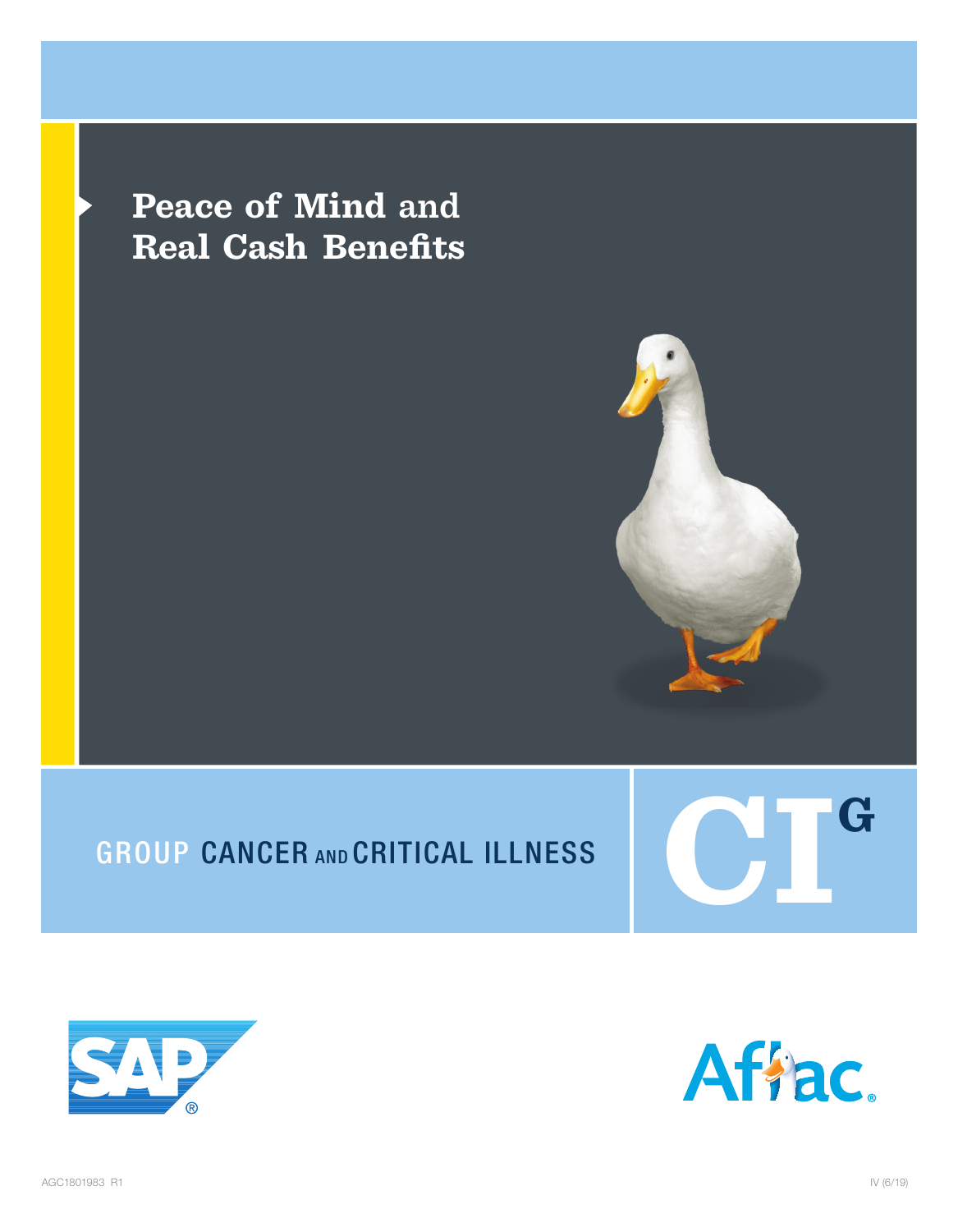# GROUP CANCER AND CRITICAL ILLNESS

Policy Series CAI2800PA

# **CIG**

# **You can win the battle against a critical illness, but can you handle the added costs?**

# A group cancer and critical illness plan helps prepare you for the added costs of battling a specific critical illness and provides benefits to help with the cost of cancer.

The good news is that many people with a critical illness survive these lifethreatening battles. Unfortunately, as the recovery process begins, people become aware of the medical bills that have piled up.

# Your recovery doesn't have to be spoiled by medical bills.

With this plan, our goal is to help you and your family cope with and recover from the financial stress of surviving a critical illness.



# **COVERAGE WORK SHEET**

Employee Benefit: \$ \_\_\_\_\_\_\_\_\_\_\_\_\_\_\_\_\_\_\_

Child Benefit:  $$$ (50 percent of the primary insured amount)

Total Weekly Deduction:  $\qquad \qquad$ 



This work sheet is for illustration purposes only. It does not imply coverage.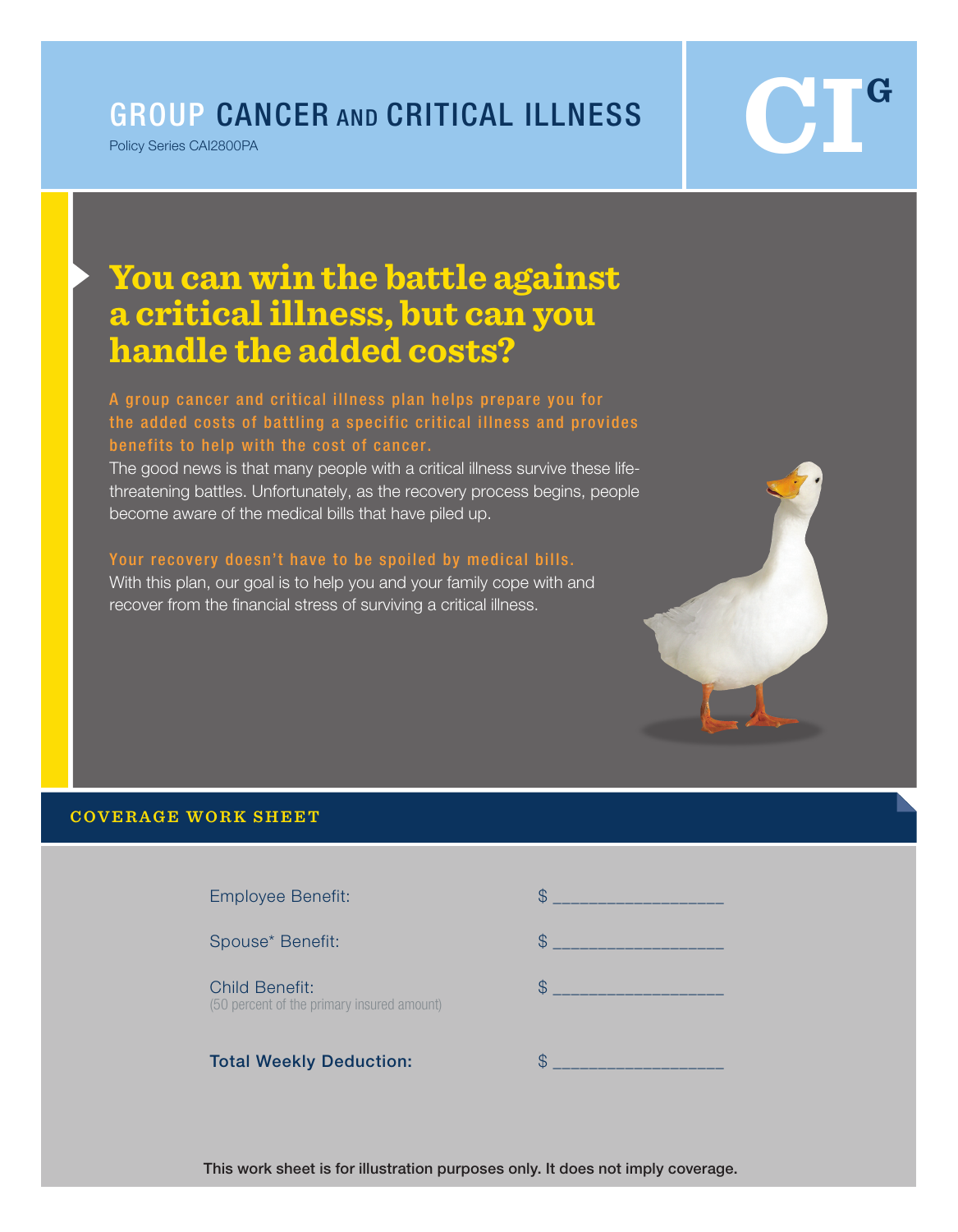# COVERED CRITICAL ILLNESSES:<sup>1</sup>

CANCER (Internal or Invasive) 100% HEART ATTACK (Myocardial Infarction) 100% STROKE (Apoplexy or Cerebral Vascular Accident) 100% MAJOR ORGAN TRANSPLANT 100% RENAL FAILURE (End-Stage) 100% CARCINOMA IN SITU<sup>2</sup> 25% CORONARY ARTERY BYPASS SURGERY<sup>2</sup> 25%

# FIRST-OCCURRENCE BENEFIT

After the waiting period, a lump sum benefit is payable upon initial diagnosis of a covered critical illness. If you are deemed ineligible due to a previous medical condition you still retain the ability to purchase Spouse coverage. Recurrence of a previously diagnosed cancer is payable provided the diagnosis is made when the certificate is in-force, and provided the insured is free of any signs or symptoms of that cancer for 12 consecutive months, and has been treatment-free for that cancer for 12 consecutive months.

## ADDITIONAL OCCURRENCE BENEFIT

If an insured collects full benefits for a critical illness under the plan and later has one of the remaining covered critical illnesses, then we will pay the full benefit amount for each additional illness. Occurrences must be separated by at least six months.

## RE-OCCURRENCE BENEFIT

If an insured collects full benefits for a covered condition and is later diagnosed with the same condition, we will pay the full benefit again. The two dates of diagnosis must be separated by at least 12 months, or for cancer, 12 months treatment free. Cancer that has spread (metastasized) even though there is a new tumor, will not be considered an additional occurrence unless the Insured has gone treatment free for 12 months.

# EXPENSE BENEFITS UP TO \$5,000

Subject to the provisions of the plan, if an Insured incurs Eligible Medical Expenses for Cancer (internal or invasive) and/or Skin Cancer that is initially diagnosed while this policy is in force, the following benefits are available:

1. Cancer (internal or invasive): For the treatment of Cancer, we will pay the actual expenses incurred in any calendar year, not to exceed the calendar year maximum, provided the Cancer is initially diagnosed while the plan is in force with respect to the insured.

2. Skin Cancer: For the treatment of Skin Cancer, we will pay the 10% of the actual expenses incurred for Eligible Medical Expenses in any calendar year, not to exceed the calendar year maximum, provided the Skin Cancer is initially diagnosed while the plan is in force with respect to the Insured.

# CHILD COVERAGE AT NO ADDITIONAL COST

Each Dependent Child is covered at 50 percent of the primary insured amount at no additional charge.

## \$50 CANCER / HEALTH SCREENING BENEFIT (Employee and Spouse only)

After the waiting period, an insured may receive a maximum of \$50 for any one covered health screening test per calendar year. We will pay this benefit regardless of the results of the test. Payment of this benefit will not reduce the critical illness benefit payable under your certificate. There is no limit to the number of years the insured can receive the health screening benefit; it will be paid as long as the certificate remains in force. This benefit is payable for the covered Employee and Spouse. This benefit is not paid for Dependent Children.

# COVERED HEALTH SCREENING TESTS INCLUDE:

- Mammography
- Colonoscopy
- Pap smear
- Breast ultrasound
- Chest X-ray
- PSA (blood test for prostate cancer)
- Stress test on a bicycle or treadmill
- Bone marrow testing
- CA 15-3 (blood test for breast cancer)
- CA 125 (blood test for ovarian cancer)
- CEA (blood test for colon cancer)
- Flexible sigmoidoscopy
- Hemocult stool analysis
- Serum protein electrophoresis (blood test for myeloma)
- Thermography
- Fasting blood glucose test
- Serum cholesterol test to determine level of HDL and LDL

2 If a benefit is paid for Carcinoma in Situ, the Internal Cancer benefit will be reduced by 25 percent. If a benefit is paid for Coronary Artery Bypass Surgery, the Heart Attack benefit will be reduced by 25 percent.

# **WHAT IS NOT COVERED, LIMITATIONS AND EXCLUSIONS, AND TERMS YOU NEED TO KNOW**

If this coverage will replace any existing individual policy, please be aware that it may be in your best interest to maintain your individual guaranteed-renewable policy.

<sup>1</sup>All covered conditions are subject to the definitions found in your certificate.

IF DIAGNOSIS OCCURS AFTER THE AGE OF 70, HALF OF THE BENEFIT IS PAYABLE.

#### CANCER AND CRITICAL ILLNESS

The plan provides benefits only for the treatment of Internal Cancer and/or Skin Cancer and lump sum benefits for critical illnesses, as defined herein.

The plan does not provide benefits for any other disease, sickness or incapacity.

No benefits will be paid for expenses incurred outside the United States or its Territories. Diagnosis must be made in the United States.

The plan contains a 30-day waiting period. This means no benefits are payable for any Insured who has been diagnosed before their coverage has been in force 30 days from his Effective Date. If an insured is first diagnosed during the waiting period, benefits for treatment of that critical illness will apply only to loss commencing after 12 months from his Effective Date; or, at the Employee's option, he may elect to void the certificate from the beginning and receive a full refund of premium. CANCER

No benefits will be paid for any Cancer treatments that have not been approved by a physician as being medically necessary.

CRITICAL ILLNESS – PRE-EXISTING CONDITIONS LIMITATION

Pre-Existing Condition means a sickness or physical condition which, within the 90-day period prior to the Effective Date of an Insured's coverage resulted in medical advice or treatment.